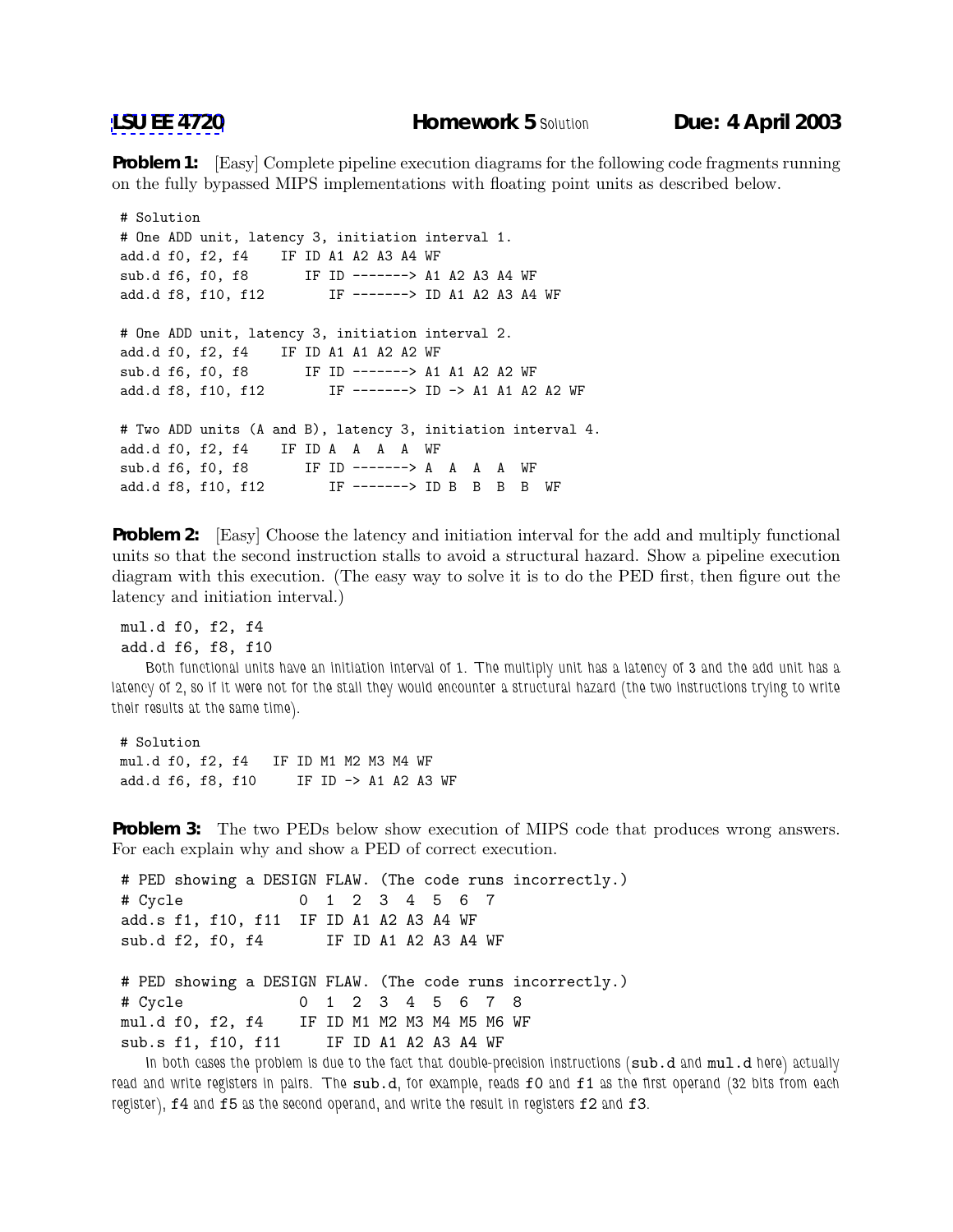*The first code fragment does not run correctly because the* sub.d *read* f1 *in cycle 1, that is before it is written by the proceeding instruction, in cycle 6. (Note that using instructions this way is unusual, but they still must execute correctly.)*

In the second code fragment the mul.d overwrites, in cycle 8, the result written by sub.s in cycle 7.

# Solution. (Runs correctly assuming a very complete set of bypass paths.) add.s f1, f10, f11 IF ID A1 A2 A3 A4 WF sub.d f2, f0, f4 IF ID -------> A1 A2 A3 A4 WF

# Solution. (Runs correctly.) mul.d f0, f2, f4 IF ID M1 M2 M3 M4 M5 M6 WF sub.s f1, f10, f11 IF ID ----> A1 A2 A3 A4 WF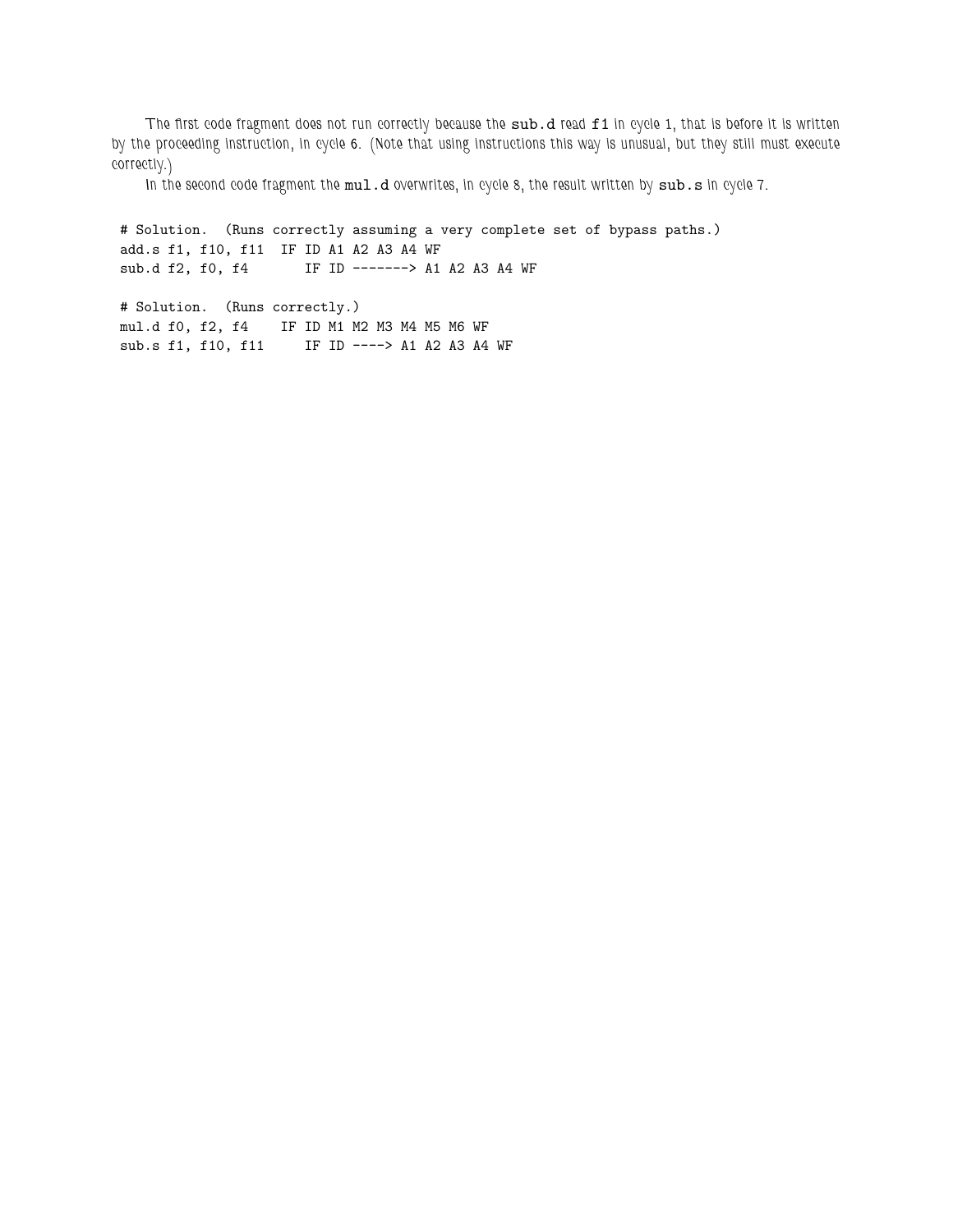**Problem 4:** As directed to below, design the logic for the floating-point register file in the MIPS implementation illustrated below. The FP portion shows only part of add functional unit. Assume that is the only functional unit.

- Describe how the FP register file works. For reference, here is a description of the integer register file: The integer register file has two read ports and a write port. Each read port has a five-bit address input and a 32-bit data output. The write port has a five-bit address input and a 32-bit data input. Reads from zero retrieve 0, writes to zero have no effect.
- The following signals are available:  $\vert$  is dbl ; if 1 the instruction uses double-precision operands, otherwise single-precision.  $\| \text{FP} \text{dst} \|$ : if 1 the instruction writes the floating-point register file, otherwise it does not (possibly because it's not a floating-point instruction).
- Show all connections to the FP register file. Show the number of bits or the bit range for each connection.
- The WF stage provides two signals, FPU (the value to write back) and fd, something generated in ID (as part of the solution). Additional signals can be sent down the pipeline.
- Keep In Mind: The hardware should work for both single and double operands. (That's what makes the problem interesting. If you're confused first solve it assuming only double operands, then attempt the full problem.)
- Make sure the fragments from the previous problem would run correctly.

*Solution shown below. It is assumed that the functional units have 64-bit inputs. If they perform 32-bit operations then they operate on the high bits, bits 63:32.*

*The register file stores 16 64-bit numbers, each 64-bit number is two registers, say* f0 *and* f1*. Notice that the address inputs use just four bits, omitting the LSB of the register number. The outputs of the register file are 64 bits, a multiplexor selects the full 64 bits if the register number is even (LSB 0) or it moves the low 32 bits to the high 32 bits if the register number is odd.*

*The register file uses a write-enable (WE) signal to control register writes. This was not needed in the integer register file because register zero could be used if nothing was to be written. There are actually two write enable signals, for the high 32 bits (63:32) and for the low bits (31:0). If a double operand is written then both write enables are asserted. If a single is written and the register is even WE high is asserted, otherwise WE low is asserted. The write enable signals are computed in ID and sent down the pipeline to be used in the WF stage.*